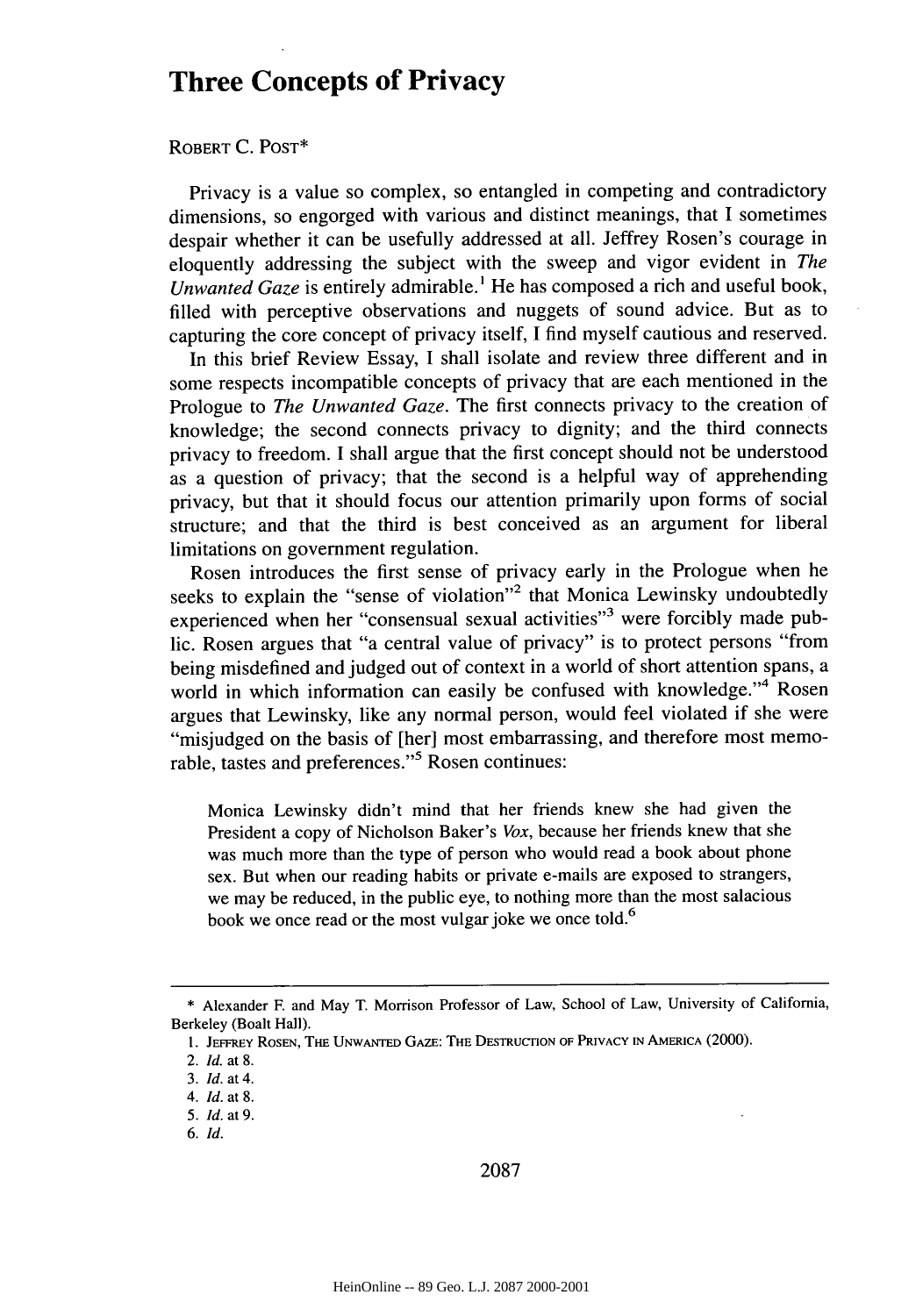Rosen contrasts the superficial knowledge of the public to the "true knowledge of another person, in all of his or her complexity" which "can only be achieved with a handful of friends, lovers, or family members."<sup>7</sup> "[I]nformation wrenched out of context is no substitute for the genuine knowledge that can only emerge slowly over time."<sup>8</sup>

There is no doubt that Rosen has accurately and eloquently identified a real social concern. We can all empathize with Lewinksy's distress at being misunderstood by the public. The question, however, is whether this distress relates to the concept of privacy. Misrepresentation in the public eye is independently distressing whenever it occurs, regardless of whether it is caused by the revelation of "private" facts. If a competent professional athlete becomes stereotyped and misjudged on the basis of a single bonehead play, he suffers an injury analogous to Lewinsky's, even though his error may have been committed in the full view of a packed football stadium. The risk of misperception is endemic to public life; it is built into the very sociology of public understanding. How, then, does it relate to the specific value of privacy?

At the most general level, Rosen seeks to situate an account of privacy within the field of knowledge. Privacy, he suggests, blocks the flow of information in order to avoid error and misrepresentation. This view of privacy surfaces throughout *The Unwanted Gaze.* It is an odd view, however, because knowledge is necessarily dependent upon information.

All knowledge, even intimate knowledge about friends and lovers, alters in response to new information. To interrupt the flow of information is to shortcircuit the formation of knowledge. We therefore cannot set up an opposition between information and "true knowledge," for in human life all knowledge is provisional and uncertain. All things being equal, those with more information will have more secure knowledge. The more information released about Lewinsky, the better the public will understand her. If the public has reason to learn about the Lewinsky affair, the fact that the public will never understand Lewinsky as deeply or as comprehensively as her mother cannot be a reason to prevent public disclosure.

Perhaps, then, Rosen means to suggest that privacy protects against certain typical and unfortunate errors in the creation of knowledge. Privacy prevents the disclosure of the kind of information that cannot be adequately understood in the absence of special circumstances, like intimacy. To pursue this line of analysis, however, we must distinguish between two foci of concern. The first imagines the function of privacy as preventing cognitive errors by persons who seek to acquire knowledge; the second imagines privacy as protecting persons who are the subject of information from misrepresentation.

Rosen adopts the first focus when he speaks of privacy as analogous to rules of evidence in a courtroom that preclude the introduction of inflammatory

<sup>7.</sup> *Id.* at **8.**

**<sup>8.</sup>** *Id.* at **10.**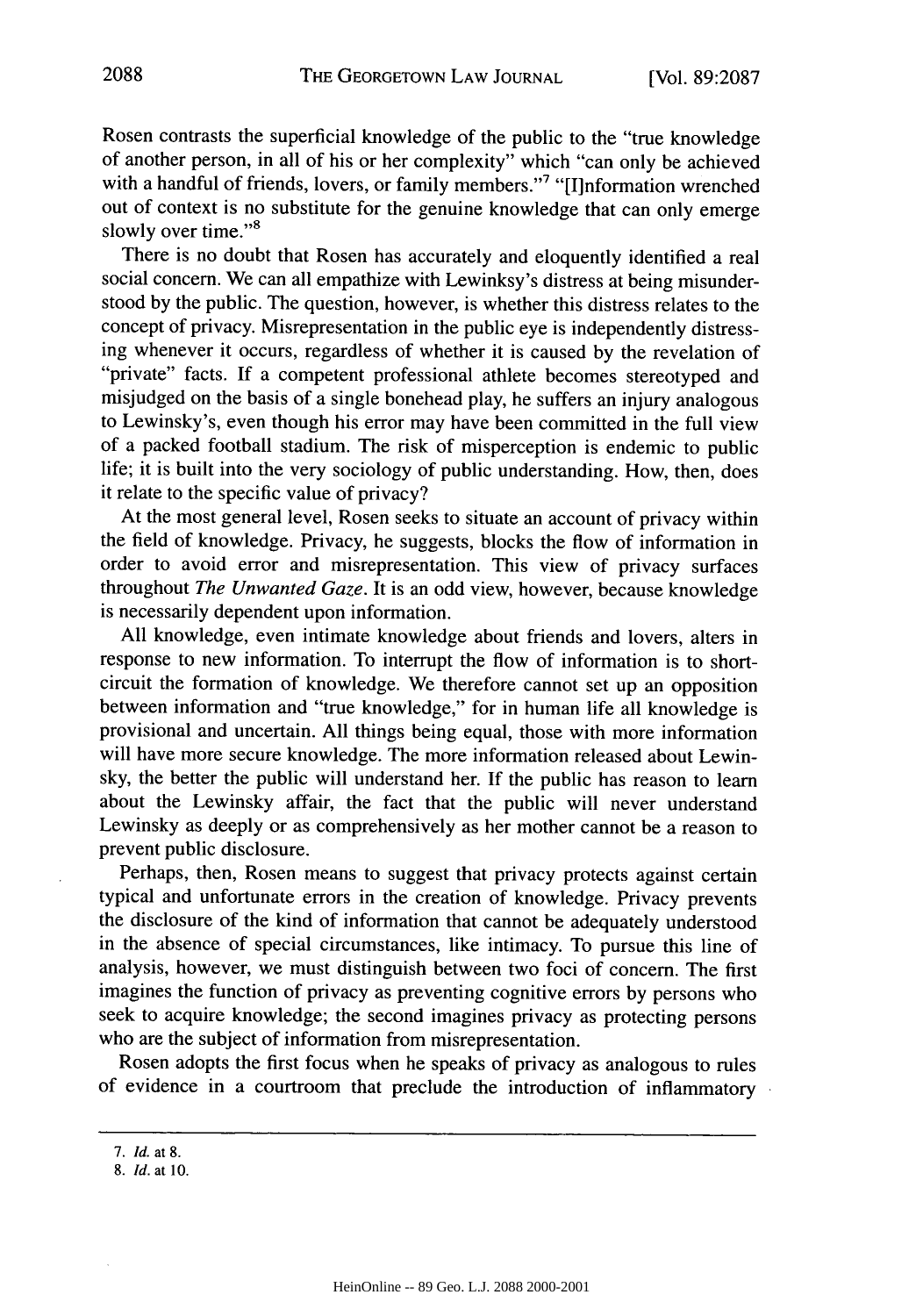information that might confuse or mislead a jury. Rosen notes that "when prurient information is introduced in court, it can distract jurors and the public at large, leading them to judge the accuser and the accused on the basis of embarrassing past acts rather than their guilt or innocence of the charges in question."<sup>9</sup> Rosen interprets Warren and Brandeis as arguing that "prurient information is so luridly interesting that, when widely publicized, it crowds out all other topics of public discussion, making it difficult to think or talk about anything else."<sup>10</sup> Privacy thus safeguards "the public's interest in not being distracted by prurience."<sup>11</sup>

Once again, Rosen has identified an important social concern. The question is its relationship to the value of privacy. Prurience, after all, can be public or private. If Clinton had an overt affair with Lewinsky, it would be equally distracting to the public as a private affair. Conversely, many of the details of Clinton's private life are not distracting, but merely boring and uninteresting. The general point is that the distinction between distracting and pertinent information does not align with the distinction between public and private information. The distinction between distracting and pertinent information would seem instead to turn entirely on the purpose for which the information is required. Information about my private sex life might be merely distracting to the editor of my book, but it may be highly pertinent to my psychoanalyst.

Judicial decisions to exclude inflammatory evidence follow this logic. Judges typically weigh the relevance of evidence against its likelihood to mislead. Judges do not exclude information merely because it is private. Evidence of improprieties in my private bank records might be excluded from litigation involving a car accident, but not from litigation involving financial fraud. The operative question is not whether the information is private, but whether it is relevant to the decision at hand. Similarly, when judges decide whether evidence is sufficiently inflammatory or prejudicial to be excluded, their decision does not depend upon whether the evidence concerns public or private information. Evidence of past crimes, which is undoubtedly public, is typically excluded as potentially prejudicial.

When Rosen contends that the public ought to be protected from information about the private sex lives of public officials, he constructs an argument that is analogous to that which supports the exclusion of evidence in a trial. If our analysis so far has been correct, however, he is not actually making an argument about privacy, but about the pertinence of this information for public deliberation. This pertinence is independent of the privacy of the information. I take it that no one would contend that the public ought to be protected from information revealing that the President was engaged in sexual relations with a North Korean spy, regardless of whether this information might in other contexts be

*<sup>9.</sup> Id.* at **156.**

**<sup>10.</sup>** *Id.* at 142.

*<sup>11.</sup> Id.* at 158.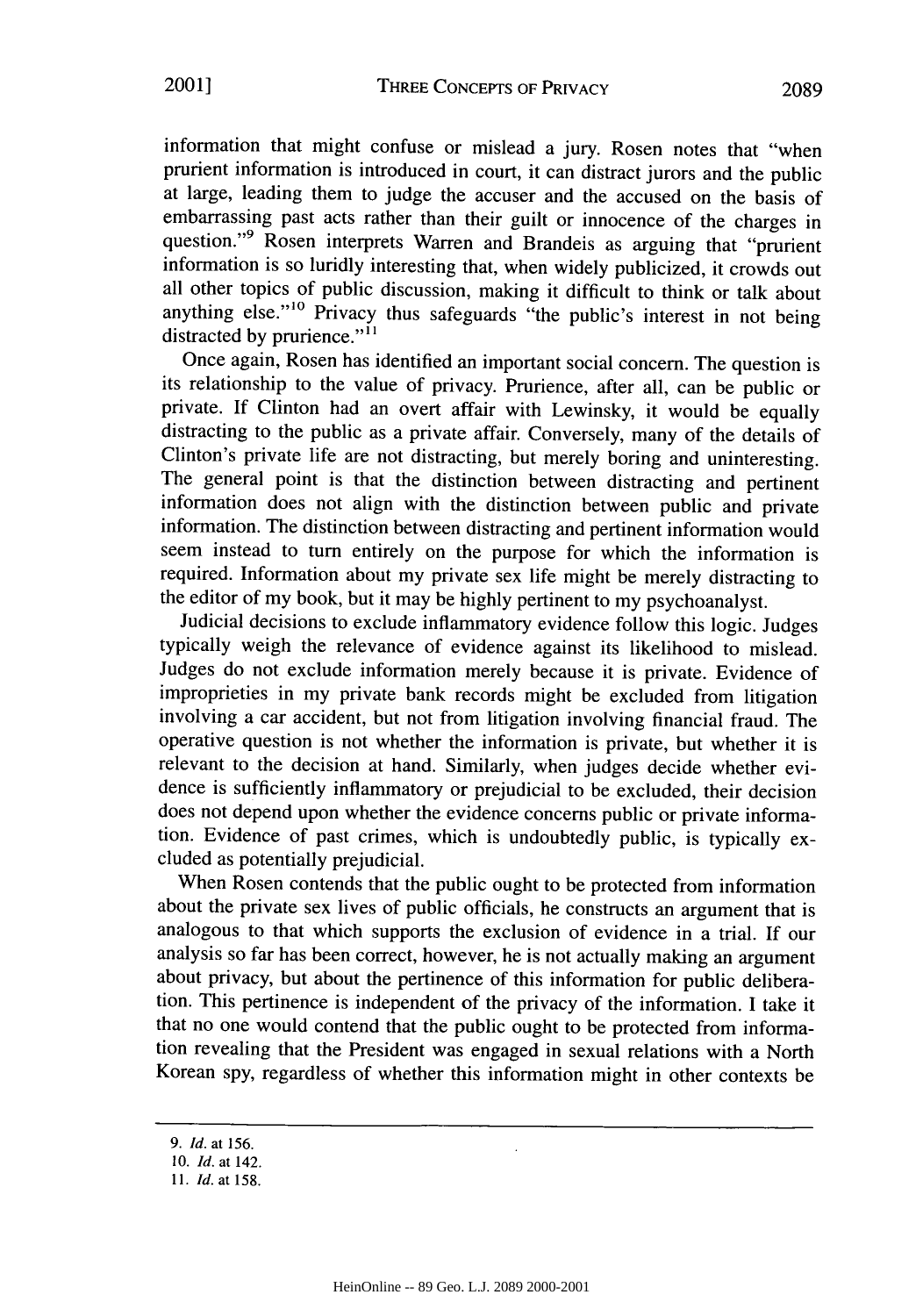deemed private. The conclusion that the President's private life is merely distracting to the public must ultimately be defended on the grounds that such information is not pertinent to an evaluation of the President. This is not a question of privacy. It is instead a particular account of the role and responsibilities of the Presidency, and, therefore, of the grounds upon which he may be rendered accountable to the public.

I should add that for the past forty years the First Amendment has been interpreted to stand for the proposition that only the public can determine whether information is relevant or irrelevant for the evaluation of public officials. No legislation or judicial decree can advance a particular conception of the proper role of public officials as a basis for excluding information from public discourse as "irrelevant." This point fits nicely, within a larger theme of *The Unwanted Gaze,* which is "the superiority of norms over law in protecting privacy."<sup>12</sup> Even if particular conceptions of the responsibilities of public office cannot be imposed by law, they can nevertheless be advocated by prominent authors, like Rosen. No doubt we would all be better off if Rosen's sense of official role, which supports a stronger distinction between public and private behavior, became more influential within public discourse.

If the value of privacy does not correspond well with the concern of preventing cognitive errors by persons who seek to acquire knowledge, perhaps it fits better with the concern of protecting persons from misrepresentation. Rosen reiterates this theme throughout *The Unwanted Gaze.* He concludes the book, for example, by stressing "the importance of maintaining private spaces to protect individuals from being judged out of context in a world of fleeting attention spans." **13** "All Americans," Rosen insists, "are entitled to be regarded as self-defining individuals rather than as prisoners of sexual stereotypes and generalizations."<sup>14</sup>

Public knowledge is not intimate knowledge. All public knowledge deals in stereotypes and generalizations, so that all individuals who become the subject of public knowledge risk misrepresentation. Rosen rightly expresses concern about this issue, but the question is how the issue relates to privacy. Senator John Glenn can become stereotyped as a hero because of his public duties as an astronaut; Michael Milkin can become stereotyped as a villain because of his public financial shenanigans. Most persons desire to define themselves and to have others accept their self-definition. But this desire is incompatible with the ways in which public discussion necessarily appropriates the authority and the power to define persons that are the subject of public consideration. Public debate defines persons for its own purposes, and in its own ways. Judged from the perspective of intimate knowledge or of personal self-presentation, these public definitions almost always consist of stereotypes and generalizations. This

<sup>12.</sup> *Id.* at 219.

*<sup>13.</sup> Id.* at 223.

<sup>14.</sup> *Id.*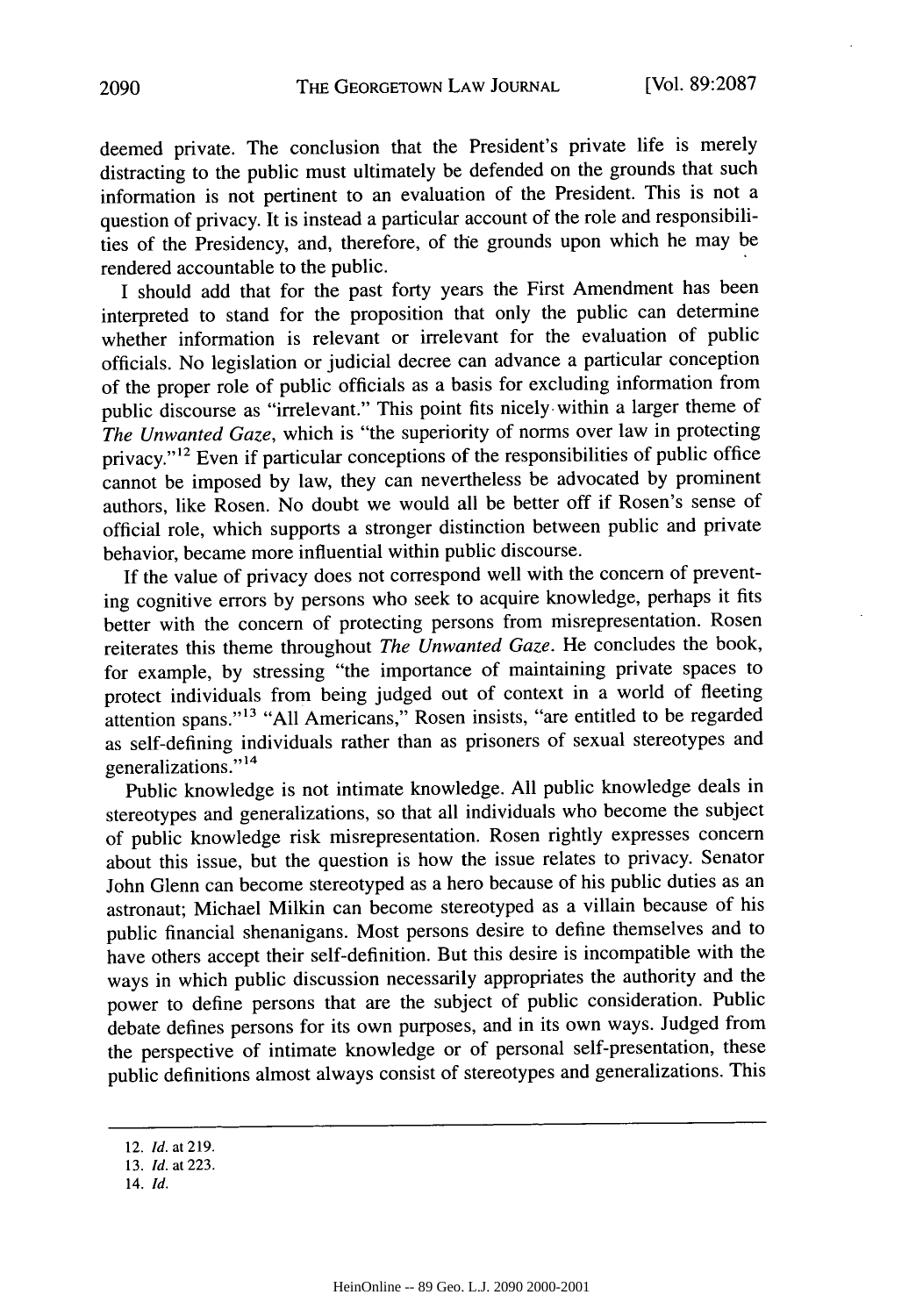is true whether or not the information that forms the basis for public knowledge is private or public.

Perhaps it might be said, however, that stereotypes based upon private information are more hurtful to persons than stereotypes based upon public information. If this is true, it cannot be because privacy uniquely protects the abstract right to define oneself as something more than a stereotype, because this right, if it exists, is equally compromised by every absorption of a person into the maw of public knowledge. It must instead be true either because it is particularly important to individuals to resist misjudgments based upon private information, or because it is particularly hurtful to individuals to be misjudged based upon private information. But there is no reason to accept either proposition.

Persons normally stake their identity both on aspects of themselves that are public, like their work, and on aspects of themselves that are private, like their sexuality. I do not see any reason to believe a priori that it is necessarily more important to avoid public misjudgments of my work than of my private life. It would seem instead important to avoid misrepresentation with respect to all significant aspects of my life. The harm of public stereotyping, moreover, would seem normally to depend on the content of a stereotype, rather than on the source of information upon which a stereotype is based. If I am publicly stereotyped as a liar, it is equally harmful whether the stereotype comes from public statements made to the police or from private statements made to my friend.

It is true that if I am publicly stereotyped as a liar on the basis of private statements to a friend, it may be difficult to defend myself in public without further compromising my privacy. This difficulty arises because of a conflict - between desiring a certain public image and a reluctance to disclose private information. But this same dilemma can arise whether or not the initial public stereotype is formed on the basis of private information. If on the basis of public information the public forms an inaccurate and stereotyped image of me as a poor teacher, I can face the same hard choice about whether to combat the image by revealing otherwise private exchanges with my students. To the extent that private information is relevant to the formation of public image, persons can be put to the test of whether they care more about their privacy or about their image.

But what does it mean, then, for persons to care about their "privacy"? We might begin our consideration of this question by noting that, regardless of its impact on my public image, I suffer an independent and additional harm if my friend discloses my private conversation to the press. This is not the harm of being "unfairly defined by isolated pieces of information that have been taken out of context."<sup>15</sup> It is instead the injury of betrayal, which is an entirely different matter. The injury of betrayal comes from the violation of confidence.

<sup>15.</sup> *Id.* at 158.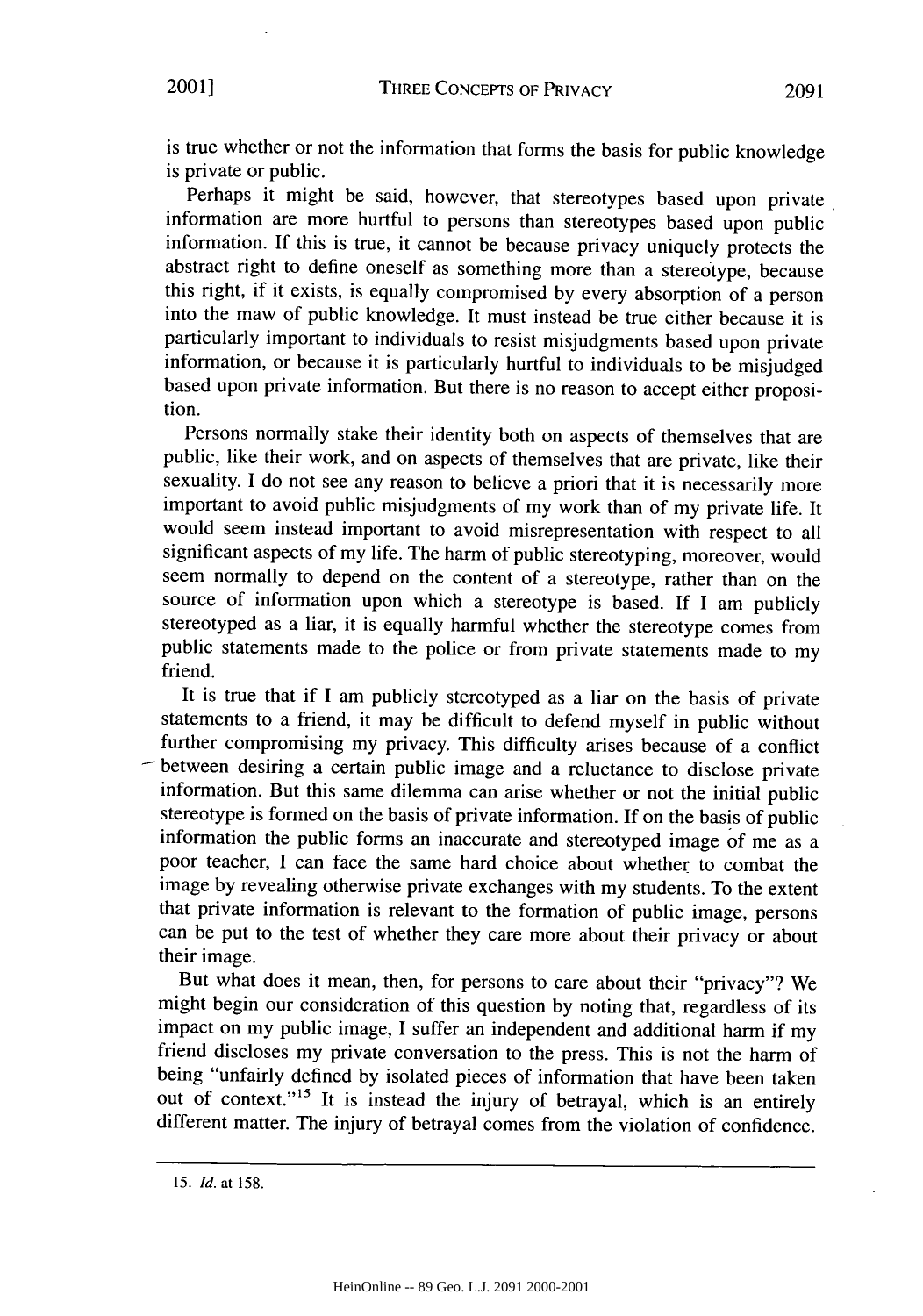An analogous sense of violation can arise if my private conversation with a friend is secretly taped by a third party, like a reporter, who then discloses it to the press. Instead of tying the concept of privacy to potential errors in the creation of public knowledge, therefore, it may be more useful to explore the connections between privacy and the independent harm of violation.

This harm derives from the rupture of significant normative expectations. These expectations can range from mutual understandings of confidentiality between friends to assumptions that third parties will not record and disclose private conversations. We can conceive privacy as identifying socially sanctioned expectations of this kind. On this account, privacy inheres in social norms that define the forms of respect that we owe to each other. These norms are socialized into the identities of persons. Infringements of these norms are experienced as intrinsically harmful, because they are violative of the self. **<sup>16</sup>**

Rosen alludes to this second concept of privacy when he writes in the Prologue that an invasion of privacy can constitute "an intrinsic offense against individual dignity."<sup>17</sup> An offense is "intrinsic" when it causes harm regardless of contingent consequences, like public misrepresentations. And offenses against "individual dignity" differ from offenses against "individual autonomy."<sup>18</sup> Autonomy refers to the ability of persons to create their own identity and in this way to define themselves. Dignity, by contrast, refers to "our sense of ourselves as commanding (attitudinal) respect."<sup>19</sup> Unlike autonomy, dignity depends upon intersubjective norms that define the forms of conduct that constitute respect between persons. That is why modem legal systems so often set autonomy and dignity in opposition to each other, as for example in the area of bioethics:

In the name of dignity of the person, French law basically refuses the individual the right to dispose of his or her body and its parts; American law has allowed greater latitude for proprietary and commercial relations concerning the body and person, privileging autonomy and value over an inherent and inalienable dignity. Autonomy contra dignity, dignity contra autonomy, antinomies linked in an uneasy seesaw, with neither tradition totally eliminating what the other valorizing.<sup>20</sup>

To equate privacy with dignity is to ground privacy in social forms of respect that we owe each other as members of a common community. So understood, privacy presupposes persons who are socially embedded, whose identity and

<sup>16.</sup> For a full discussion of this account of privacy, see Robert Post, *Rereading Warren and Brandeis: Privacy, Property, and Appropriation,* 41 **CASE** W. RES. L. REV. 647 (1991); Robert Post, *The Social Foundations of Privacy: Community and Self in the Common Law Tort,* 77 **CAL.** L. REV. 957 (1989) [hereinafter Post, *Social Foundations].*

<sup>17.</sup> ROSEN, *supra* note **1,** at 19.

<sup>18.</sup> For other references in *The Unwanted Gaze* to privacy as protecting dignity, see *id.* at 12-17, 94.

<sup>19.</sup> CHARLES TAYLOR, **SOURCES** OF **THE SELF:** THE **MAKING OF** MODERN IDENTITY 15 (1989).

<sup>20.</sup> PAUL RABINOW, FRENCH DNA: TROUBLE **IN** PURGATORY 93 (1999).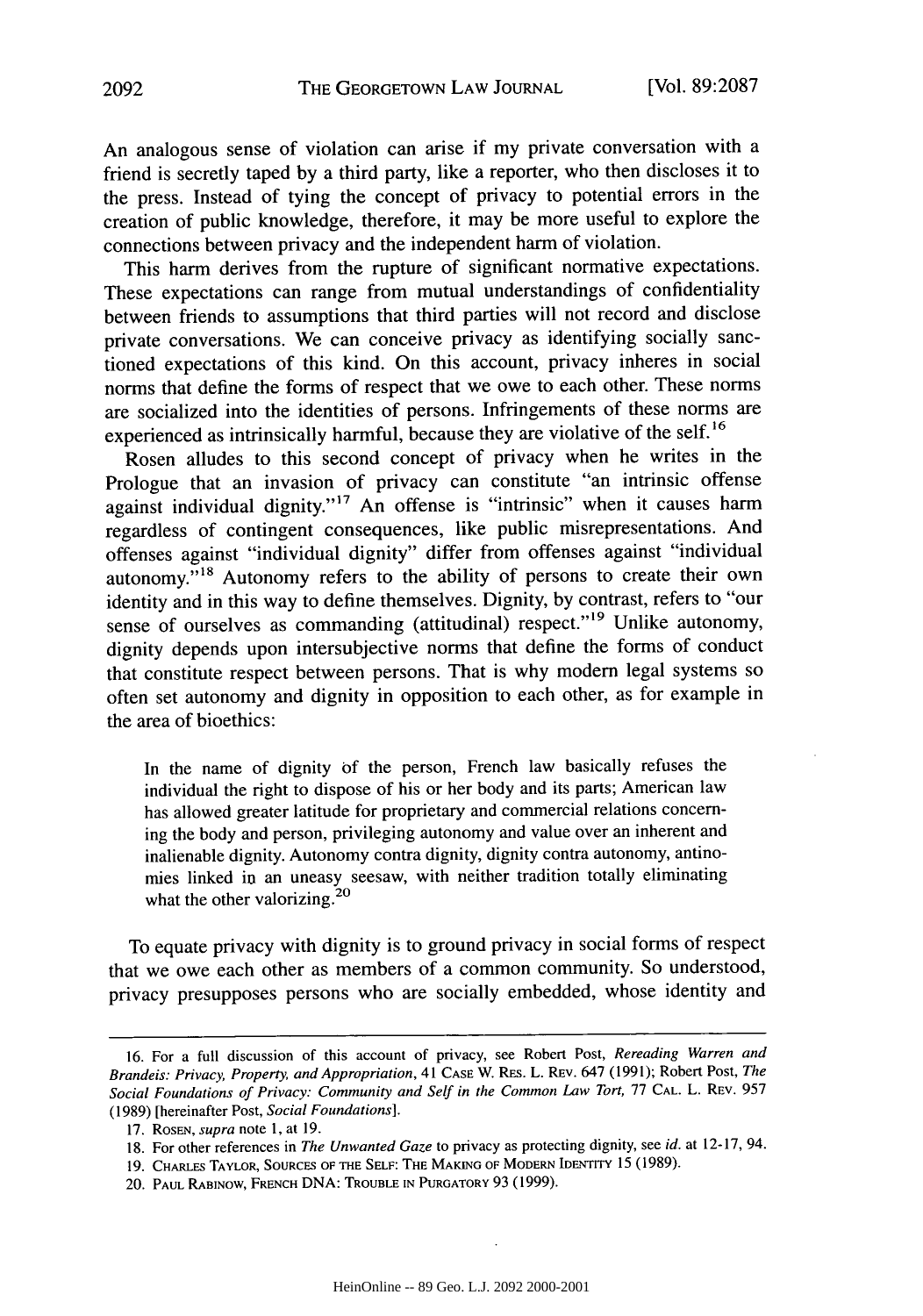self-worth depend upon the performance of social norms, the violation of which constitutes "intrinsic" injury. In these respects, the conception of privacy as a form of dignity is in theoretical and practical tension with Rosen's observation that "[t]he ideal of privacy **...** insists that individuals should be allowed to define themselves."<sup>21</sup>

If privacy is conceived as a form of dignity, it presupposes a particular kind of social structure in which persons are joined by common norms that govern the forms of their social interactions. These norms constitute the decencies of civilization. Although much of our social life occurs within such a social structure, we also inhabit many kinds of social structures that are quite different. Privacy does not typically obtain between surgeons and their patients, for example, because the social structure of a hospital is instrumentally organized around the task of making patients healthy. Surgeons typically regard their patients as bodies to be healed, rather than as persons deserving of reciprocal norms of respect. Similarly, privacy does not typically obtain between historians and the objects of their investigation, because historians regard their subjects as objects to be understood, rather than as selves who are to be respected.

Sometimes public discussion provides an occasion for reaffirming membership in a common community; in such contexts norms defining decency (and privacy) are ordinarily observed.<sup>22</sup> A good example might be law school faculty meetings. But in large, impersonal democracies like the United States, public debate frequently has a different purpose, which is to understand public matters and hold public officials accountable.<sup>23</sup> When public discourse is conducted for this purpose, persons become the object of investigation. They are to be apprehended, rather than respected.<sup>24</sup> That is one reason why persons caught in the "pitiless glare" of public attention typically feel naked and demeaned. It is one cause of the "sense of violation" that 'Monica Lewinsky undoubtedly experienced.<sup>25</sup> It is degrading to be mercilessly questioned and probed in ways that are unbounded by the forms of respect that usually govern our lives. Caught in the crosshairs of such public discussion, the loss of privacy derives from a social structure that follows the imperatives of knowledge, rather than the decencies of community norms. In such a context, the value of privacy must thus be set against the value of public comprehension.

<sup>21.</sup> ROSEN, *supra* note 1, at 223. The matter is complicated, however, because some forms of privacy, particularly those associated with spatial norms and protected by the tort of intrusion, are essential for the formation of an independent self. *See* Post, *Social Foundations, supra* note 16, at 973-74. This does not tend to be true with informational privacy, which is protected by the tort of public disclosure. *See id.* at 986-87.

<sup>22.</sup> For a legal description of this concept of public debate, see Robert Post, *The Constitutional Concept of Public Discourse: Outrageous Opinion, Democratic Deliberation, and* Hustler Magazine v. Falwell, 103 HARv. L. REV. 603, 627-33 (1990).

<sup>23.</sup> *See* Post, *Social Foundations, supra* note 16, at 998-1008.

<sup>24.</sup> *See id.* at 999-1003.

<sup>25.</sup> ROSEN, *supra* note 1, at 8.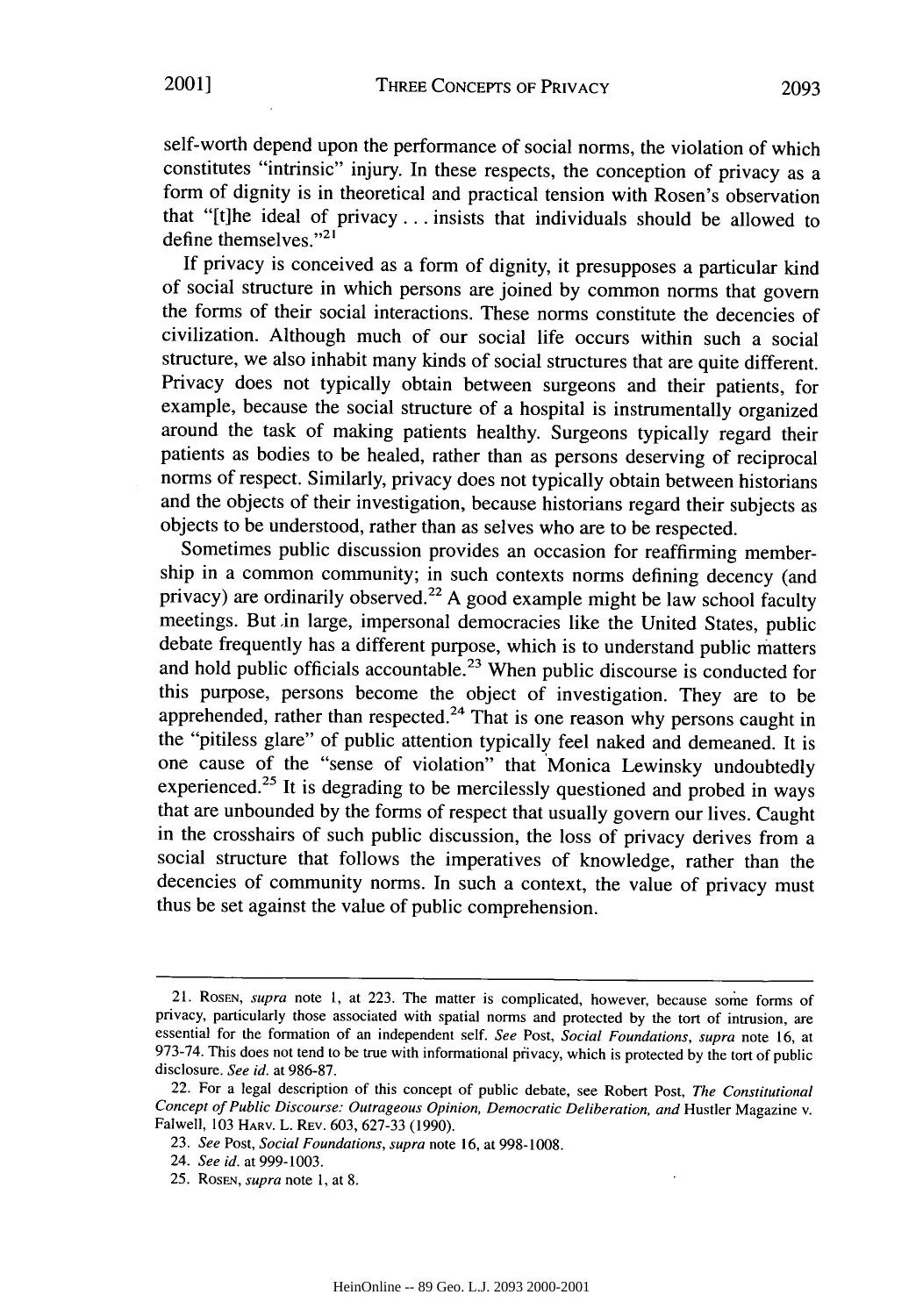An analogous tension occurs when the state mobilizes to investigate and prosecute crime. Rosen eloquently discusses the many ways that law enforcement can degrade the very citizens it is designed to protect. Law enforcement follows an instrumental logic designed to deter and punish criminal behavior. From the vantage of this objective, the dignitary norms of privacy are merely hindrances and burdens. The warrant requirement of the Fourth Amendment precisely hampers the efficiency of law enforcement in order to extract rudimentary acknowledgements of the privacy norms of our community. In such a context, the value of privacy must be set against the value of effective crime control. There can be no final resolution of this tension. The steady and more or less unconscious erosion of privacy before the daily and pressing imperatives of crime control can, however, be ietarded and perhaps even checked. That is why Rosen is right to call for "more independent mechanisms for protecting privacysuch as grand juries or other popular accountable bodies-which can balance the claims of the police against the privacy of individuals and decide whether a search is reasonable before information is disclosed."<sup>26</sup>

These balancing mechanisms would be quite pointless if, as Rosen sometimes suggests, constitutional efforts to interpret the Fourth Amendment to protect "reasonable expectations of privacy" were "entirely circular."<sup>27</sup> It is undoubtedly true that judicial interpretations of "reasonable expectations" will affect the actions of law enforcement agencies, which will in turn affect the actual social norms that define privacy. These matters are dialectical and thus involve some circularity. But it is not true that social norms are entirely a product of legal action. Rosen himself acknowledges this when he appeals to "the kind of privacy that citizens expect in the real world"<sup>28</sup> as a ground of critiquing judicial decisions interpreting the Fourth Amendment. If privacy is understood as a form of dignity, there can ultimately be no other measure of privacy than the social norms that actually exist in our civilization.

Privacy as dignity locates privacy in precisely the aspects of social life that are shared and mutual. Invading privacy causes injury because we are socialized to experience common norms as essential prerequisites of our own identity and self-respect. This understanding of privacy contrasts sharply with yet a third notion of privacy that is also discussed in the Prologue to *The Unwanted Gaze.* In discussing how sexual harassment law has diminished privacy, Rosen suggests that "[p]rivacy protects a space for negotiating legitimately different views of the good life, freeing people from the constant burden of justifying their differences."<sup>29</sup> Rosen contends that "we should preserve private spaces for those activities about which there are legitimately varying views, activities that no one in a civilized society should be forced to submit to public scrutiny."30

- 29. *Id.* at 24.
- 30. *Id.*

<sup>26.</sup> *Id.* at 63.

<sup>27.</sup> *Id.* at 60.

<sup>28.</sup> Id. at 61.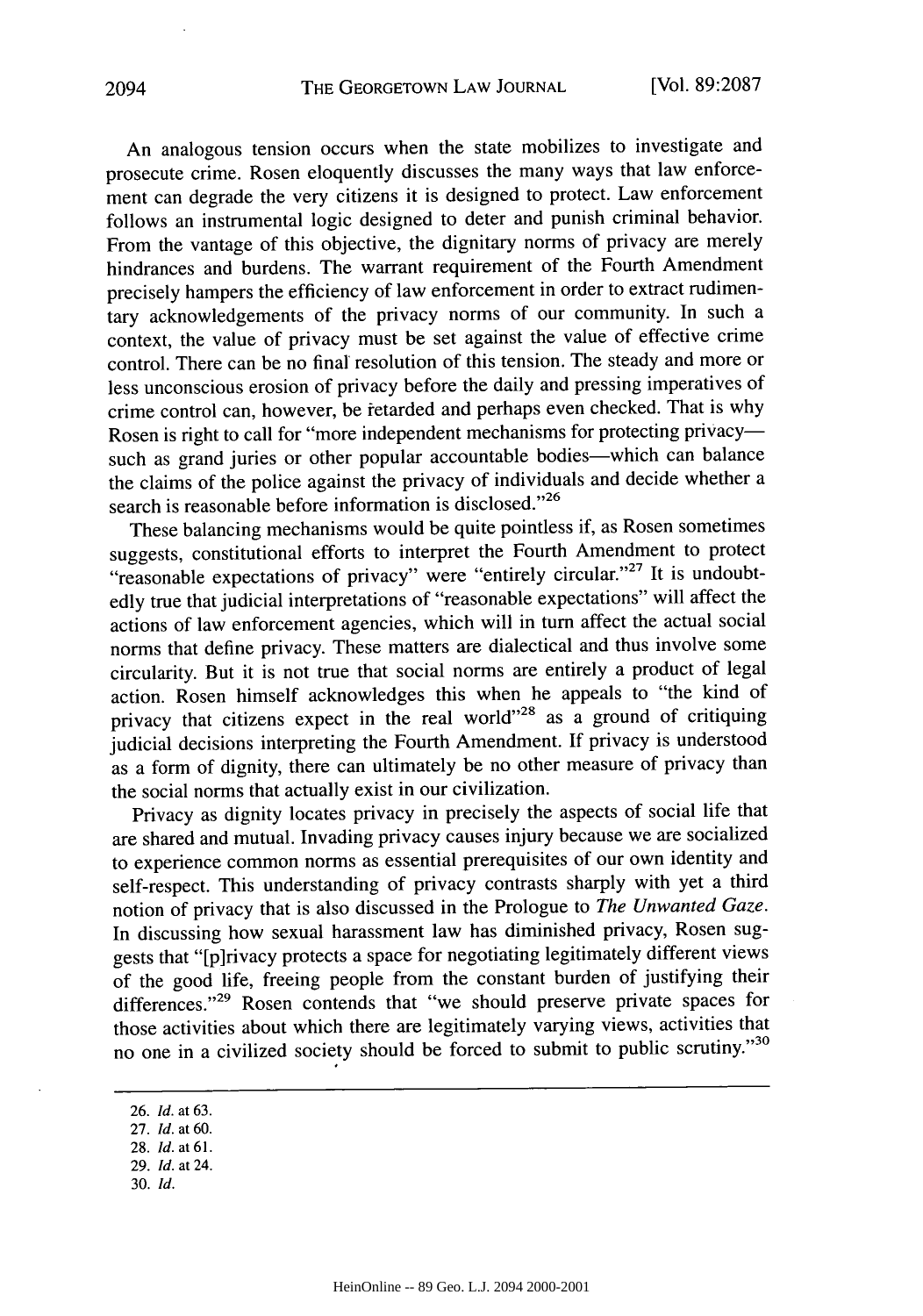The ultimate justification for this kind of privacy, as Rosen elsewhere acknowledges, is liberal freedom: "A liberal state respects the distinction between public and private speech because it recognizes that the ability to expose in some contexts parts of our identity that we conceal in other contexts is indispensable to freedom. $131$ 

From a theoretical point of view, this third concept of privacy as freedom is an almost exact inversion of the concept of privacy as dignity. Privacy as freedom presupposes difference, rather than mutuality. It contemplates a space in which social norms are suspended, rather than enforced. It imagines persons as autonomous and self-defining, rather than as socially embedded and tied together through common socialization into shared norms.

Of course, real persons in the real world possess selves that are both independent and socially dependent. In fact, the American sociologist George Herbert Mead proposed a theory of the self that precisely depended upon the phased interaction of these two aspects of the self. Mead distinguished between what he called the "I" and what he called the "me." Mead identified the socialized structure of individual personality with the "me." He was quite aware, however, that there could be no such thing as a completely "institutionalized individual."<sup>32</sup> Persons always retain the inherent and irreducible capacity to modify or transcend socially given aspects of themselves. Mead identified this capacity as the **"I":**

The "I" is the response of the organism to the attitudes of the others; the "me" is the organized set of attitudes of others which one himself assumes. The attitudes of the others constitute the organized "me," and then one reacts toward that as an  $\cdot$ <sup>1</sup>.<sup> $,33$ </sup>

The **"I"** is spontaneous, unpredictable, and formless; the "me" is structured and relatively static. Mead viewed each as a fundamental and indispensable aspect of the self. He associated the "me" with "social control," and the "I" with "self-expression."<sup>34</sup> "Taken together, they constitute a personality as it appears in social experience. The self is essentially a social process going on with these two distinguishable phases." $35$ 

Privacy as dignity protects the "me"; privacy as freedom protects the "I." Privacy as dignity safeguards the socialized aspects of the self; privacy as freedom safeguards the spontaneous, independent, and uniquely individual aspects of the self. Each seems necessary in a civilized society, but they are also incompatible with each other. Privacy as dignity seeks to eliminate differences by bringing all persons within the bounds of a single normalized community;

<sup>31.</sup> *Id.* at 11.

<sup>32.</sup> **GEORGE** HERBERT **MEAD, ON SOCIAL** PSYCHOLOGY 239 (Anselm Strauss ed., 1964).

<sup>33.</sup> *Id.* at 230.

<sup>34.</sup> *Id.* at 238, 240.

<sup>35.</sup> *Id.* at 238.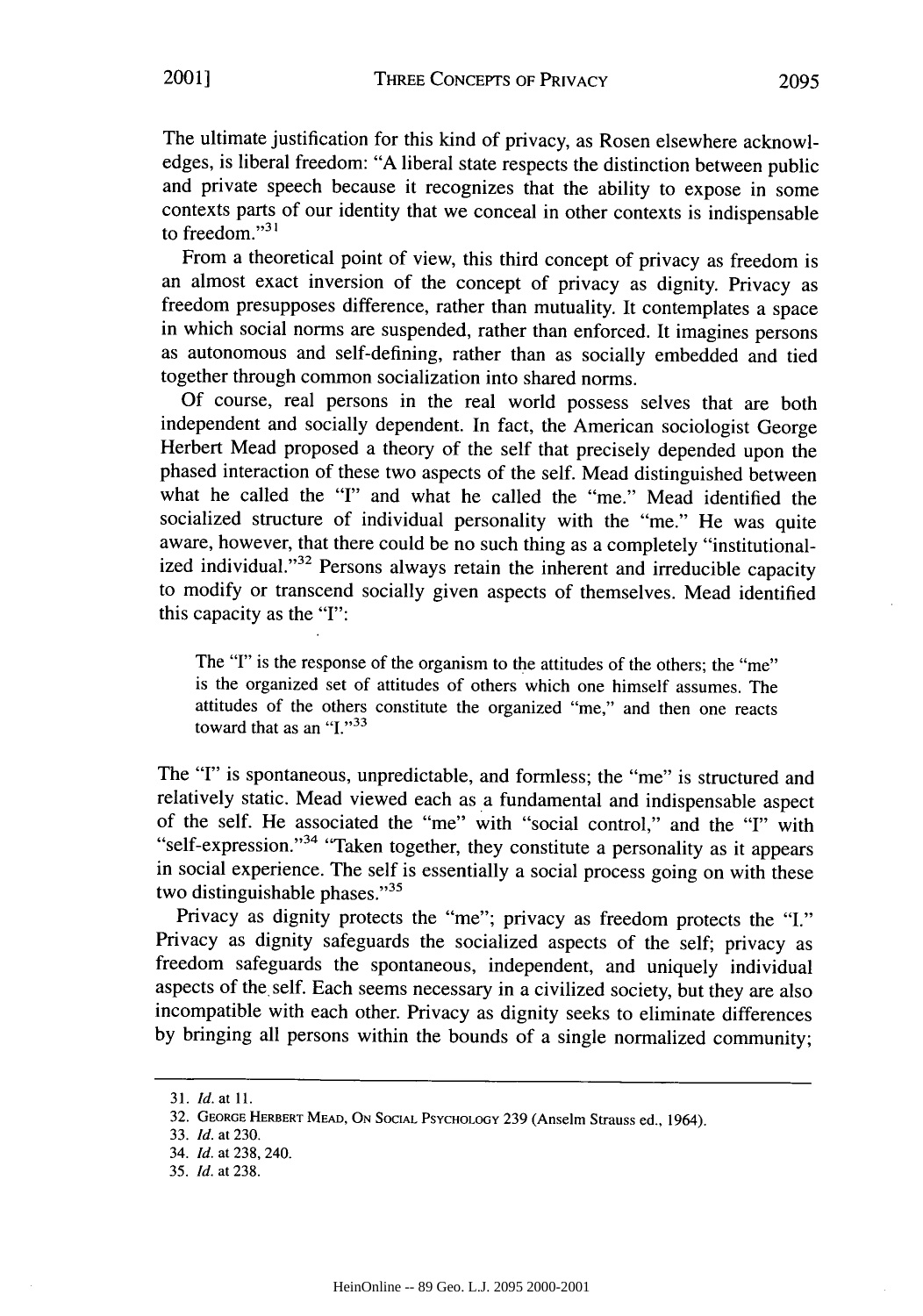privacy as freedom protects individual autonomy by nullifying the reach of that community. Privacy as freedom carves out a space in which, as Rosen elsewhere states, individuals can be "allowed to define themselves."<sup>36</sup>

Privacy as freedom used to be associated with nature. As Richard Sennett has observed, traditionally the "line between public and private was essentially one on which the claims of civility-epitomized by cosmopolitan, public behaviorwere balanced against the claims of nature---epitomized by the family."<sup>37</sup> From this perspective, privacy as freedom was a sphere of spontaneous, authentic personal liberty that lay behind the constraints of social norms and obligations. Modem commentators, however, have tended to cast privacy as freedom more politically, viewing it as a sphere of liberty from government regulation, rather than from social norms generally. This classically liberal vision is, in fact, conceptually related to the "right to privacy" recognized by the Court in *Roe v. Wade. 3 8*

The question of the proper nature and extent of state regulation has of course spawned an enormous literature.<sup>39</sup> Rosen is especially concerned with state regulation of sexual harassment in the workplace. This is an important and complex issue, and Rosen is undoubtedly correct to note that it entails significant legal intrusion into relationships between the sexes. But the question of whether this intrusion is justified cannot be settled merely by adding up the costs to which the concept of privacy as freedom alerts us. As with any issue of state regulation, the costs of state interference must be measured against the consequences of failing to intervene. With its sharp focus on privacy, *The Unwanted Gaze* does not seriously canvass the latter.

Rosen's suggestion that sexual harassment law might simply be replaced by a privacy tort is theoretically interesting, but practically undeveloped. Rosen is right to notice that sexual harassment law understands itself as (in part) prohibiting "a hostile or abusive work environment,"<sup>40</sup> which it defines in moral terms that circle around normative concepts like "intimidation, ridicule, and insult."<sup>41</sup> These concepts are closely related to the civility norms that privacy as dignity safeguards.<sup>42</sup> Indeed, in the context of workplace racial harassment, the tort of

<sup>36.</sup> ROSEN, *supra* note 1, at 223.

<sup>37.</sup> RICHARD SENNETr, THE FALL OF **PUBLIC MAN: ON THE SOCIAL** PSYCHOLOGY OF CAPITALISM 18 (1978).

<sup>38. 410</sup> U.S. 113 (1973). *But cf* ROSEN, *supra* note 1, at 15 (arguing that in *Roe* "the justices were using privacy as a clumsy metaphor for rights of reproductive choice" ).

<sup>39.</sup> *Compare* PATRICK DEVLtN, THE **ENFORCEMENT** OF MORALS (1959) (arguing that the law must enforce Christian morality), *with* H.L.A. HART, LAW, LIBERTY **AND** MORALITY (1963) (arguing that governments need not and should not enforce popular morality).

<sup>40.</sup> Meritor Say. Bank v. Vinson, 477 **U.S.** 57, 66 (1986).

<sup>41.</sup> Id. at 65.

<sup>42.</sup> *See generally* Rosa Ehrenreich, *Dignity and Discrimination: Toward a Pluralistic Understanding of Workplace Harassment,* 88 GEO. L.J. 1 (1999).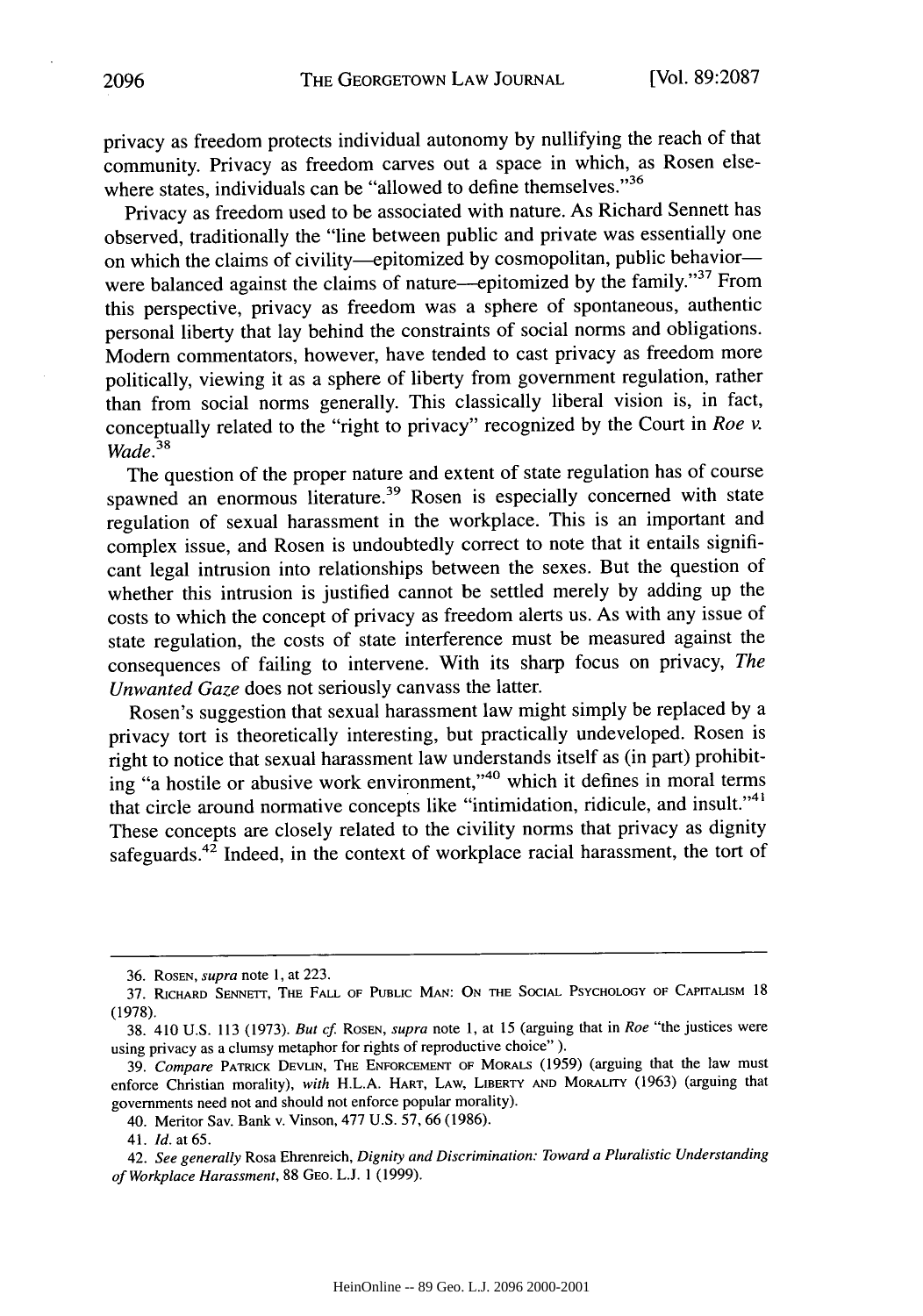intentional infliction of emotional distress, which is sociologically akin to a privacy tort,<sup>43</sup> has been used to impose liability on outrageous utterances.<sup>4</sup>

But to argue that "speech and conduct that **...** employees may find offensive, but that [do not] change the terms and conditions of employment, should be regulated by invasion of privacy law rather than by employment discrimination law, $145$  is to bring the relationship between the sexes within the workplace under the control of "the social norms of decency or propriety"  $46$  legally enforced by privacy as dignity. This is just as inconsistent with the sphere of autonomy protected by privacy as freedom as are the regulations of antidiscrimination law. In each case, individual speech and conduct is subject to legal review and liability. The distinction between Rosen's preferred solution and our current sexual harassment law thus cannot be that the latter blurs "the boundaries of the public and private spheres," $47$  while the former does not. The difference is that antidiscrimination law limits individual liberty in the interest of achieving specified social goals, whereas privacy torts limit individual liberty in the interest of enforcing common social norms. $48$ 

This difference suggests why privacy torts cannot simply be substituted for antidiscrimination law. Contemporary sexual harassment law differs from privacy law in that the former places civility norms within the context of a strong commitment to a "broad rule of workplace equality"<sup>49</sup> that asks whether violations of civility norms are so severe and asymmetrical as to constitute "discriminat[ion] ... because of ... sex."<sup>50</sup> Privacy law has no such focus on the systematic consequences of privacy violations. This suggests that privacy torts can supplement sexual harassment law, but they cannot supplant it. The purposes and foci of the two forms of regulation are ultimately distinct. Antidiscrimination law seeks to alter social norms and practices, whereas privacy torts seek to enforce them. In this important respect, antidiscrimination

<sup>43.</sup> *See* Robert C. Post, *Between Democracy and Community: The Legal Constitution of Social* Form, *in* DEMOCRATIC COMMUNITY: NOMOS XXXV, at 163, 168-69 (John W. Chapman & Ian Shapiro eds., 1993); Post, *supra* note 22, at 616-26.

*<sup>44.</sup> See, e.g.,* Contreras v. Crown Zellerbach Corp., 565 P.2d 1173 (Wash. 1977) (holding that an employer's use of racial slurs and other outrageous language in the workplace may support an employee's intentional infliction of emotional distress claim).

<sup>45.</sup> ROSEN, *supra* note 1, at 94-95.

<sup>46.</sup> *Id.* at 115.

<sup>47.</sup> *Id.* at 107.

<sup>48.</sup> To use terminology that I have elsewhere developed, the difference is that antidiscrimination law creates a "managerial" regime, whereas privacy torts attempt to instantiate a particular vision of "community." For a discussion of the distinction between these two forms of law, see ROBERT C. POST, **CONSTITUTIONAL** DOMAINS: DEMOCRACY, **COMMUNITY, MANAGEMENT** 3-6, 10-15 (1995).

<sup>49.</sup> Harris v. Forklift Sys., Inc., 510 U.S. **17,** 22 (1993).

<sup>50.</sup> Oncale v. Sundowner Offshore Serv., Inc., 523 U.S. 75, 79-80 (1998) (holding that Title VII does not merely impose "a general civility code," because violations of civility are by themselves insufficient to justify liability—the violations must also amount to discrimination).